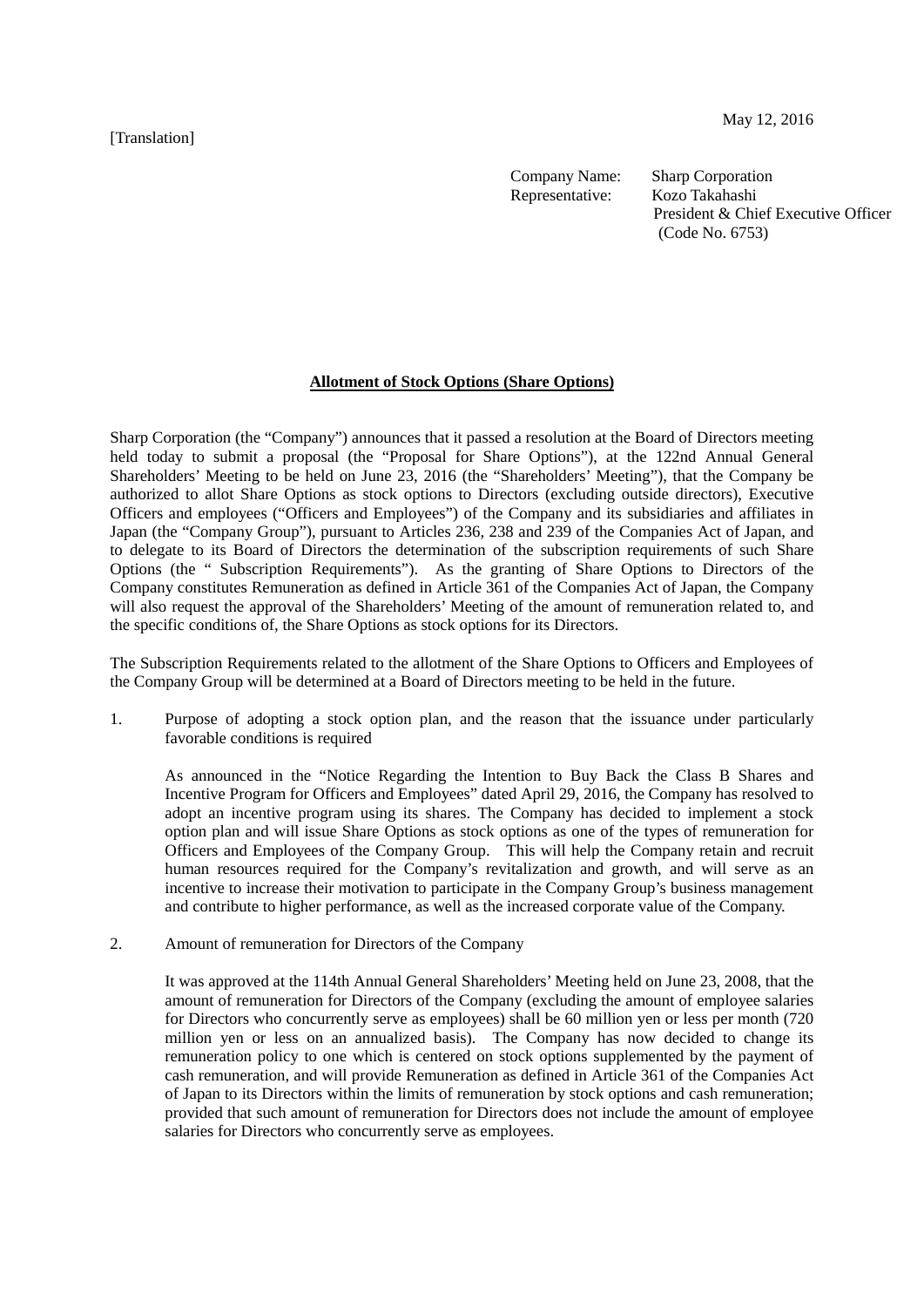## Limit of remuneration by stock options

The Share Options to be allotted within a year after the Shareholders' Meeting's approval of the Proposal for Share Options as remuneration for Directors (excluding outside directors) of the Company shall be 2,000 units or less, and the total value of Share Options shall be 500 million yen at maximum. The value of Share Options shall be calculated by multiplying the fair value of one unit of Share Options calculated on the day they are allotted by the total number of Share Options allotted to Directors of the Company. The fair value of one unit of Share Options shall be based on conditions such as the fair unit price valuation calculated using variables including share price on the day when the Share Options are allotted and the terms of Share Options, etc. using an equity option pricing model such as the Black-Scholes model.

The details of the Share Options as stock options are as set forth in 3. below.

## Limit of cash remuneration

The Company has decided to provide cash remuneration separately from stock options to Directors who concurrently serve as Executive Officers. The total amount of cash remuneration for Directors who concurrently serve as Executive Officers and outside directors shall be 200 million yen at maximum per year (including 40 million at maximum per year for outside directors) . Cash remuneration to be paid separately from stock options to Directors who concurrently serve as Executive Officers shall be determined by the same criteria as those for Executive Officers.

## 3. Outline of issuance of Share Options

(1) Persons to whom Share Options will be allotted

Directors (excluding outside directors), Executive Officers and employees of the Company and its subsidiaries and affiliates in Japan

(2) Class and number of shares to be issued upon exercise of Share Options

The class of shares to be issued upon the exercise of Share Options shall be common stock of the Company, and the number of shares to be issued shall not exceed 192,000,000.

If the Company splits its common stock (including allotment of its common stock without compensation; hereinafter the same shall apply) or consolidates its common stock, the number of shares to be issued upon the exercise of Share Options shall be adjusted in accordance with the following formula; provided that such adjustment shall be made to those that remain unexercised at the time of such adjustment, and any fraction less than one share arising as a result of such adjustment shall be rounded down.

| Number of shares |  | Number of shares  | Ratio of split or |
|------------------|--|-------------------|-------------------|
| after adjustment |  | before adjustment | consolidation     |

If the Company conducts a merger, company split, share exchange, share transfer or the like that makes it necessary to adjust the number of shares, the number of shares shall be adjusted within a reasonable range, taking into account the conditions of the merger, company split, share exchange, share transfer or the like.

(3) Total number of Share Options to be issued

No more than 192,000 units of Share Options shall be issued.

One thousand shares shall be issued per unit of Share Options; provided that, in the event of any adjustment of the number of shares stipulated in (2) above, the number of shares to be issued per unit of Share Options shall be adjusted accordingly.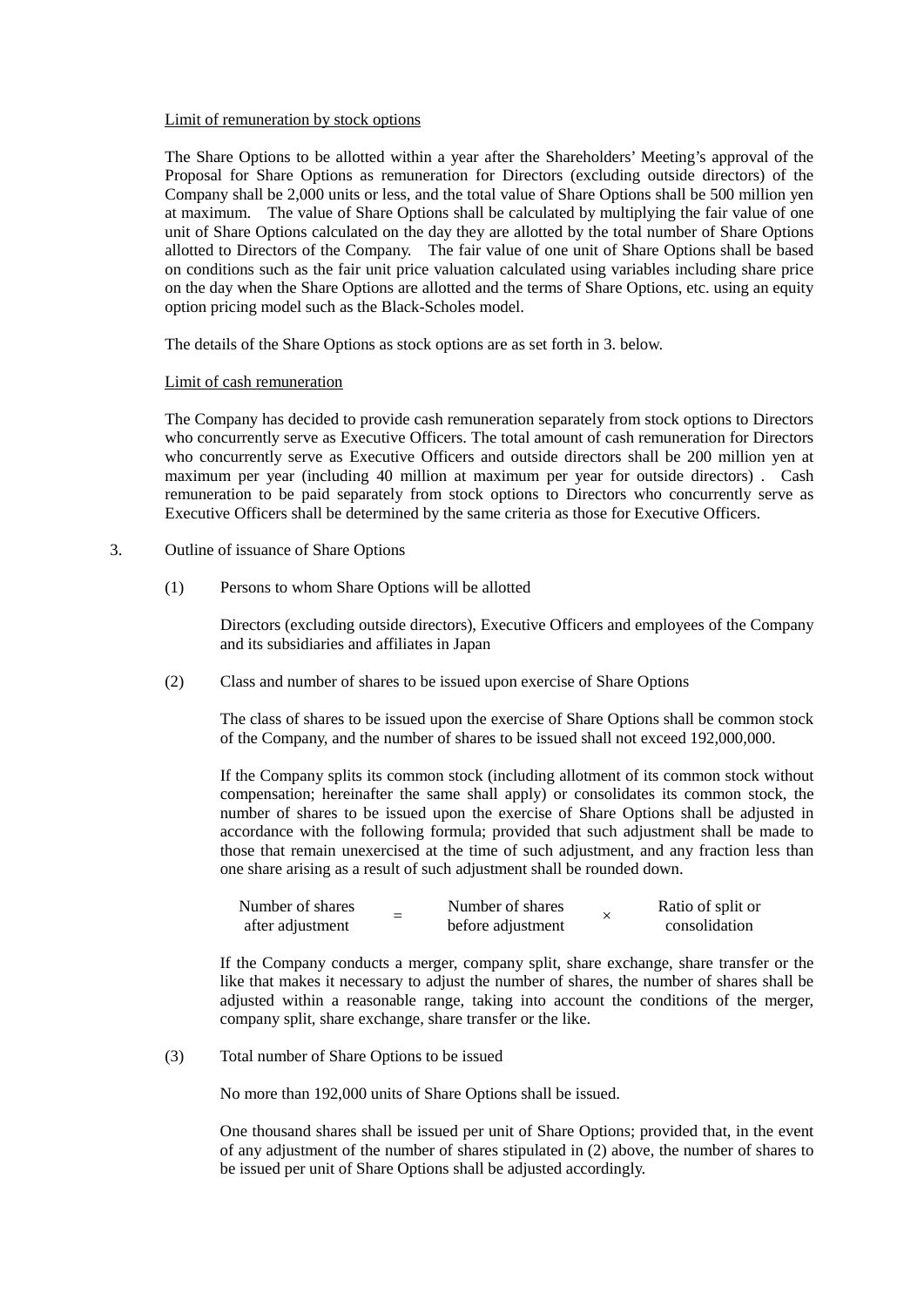The date of allotment of Share Options shall be determined by the Board of Directors, and the Board of Directors may allot the Share Options at a plurality of times within the scope of the aforementioned limit.

(4) Cash payment for Share Options

No cash payment is required for Share Options.

(5) Value of assets to be contributed upon the exercise of Share Options

The value of assets to be contributed upon the exercise of each Share Option shall be the value per share to be issued by the exercise of each Share Option (the "Exercise Value") multiplied by the number of shares to be issued upon the exercise of one unit of Share Options.

The Exercise Value shall be the closing price on the Tokyo Stock Exchange on the day immediately prior to the date of the resolution by the Board of Directors of the Company determining the Subscription Requirements of the Share Options or the closing price on the date of the allotment (if no closing price is available on such day, then the closing price on the trading day immediately preceding such day), whichever is higher.

If the Company splits its common stock or consolidates its common stock after the issuance of Share Options, the Exercise Value shall be adjusted in accordance with the following formula, and any fraction less than one yen arising as a result of such adjustment shall be rounded up.

Exercise Value after adjustment <sup>=</sup> Exercise Value before adjustment <sup>×</sup> 1 Ratio of stock split or stock consolidation

If shares to be offered are issued at a below-market price (including issuance of shares by allotment of shares without contribution and delivery of treasury shares, but excluding exercise of Share Options (including bonds with Share Options) and conversion of securities convertible into common stock of the Company), the Exercise Value shall be adjusted in accordance with the following formula, and any fraction less than one yen arising as a result of such adjustment shall be rounded up.

| Exercise<br>Value        |                 | Exercise<br>Value<br>before<br>$=$ |                  | Number<br>of shares<br>already<br>issued |  | Number of<br>shares<br>newly issued | ×                | Amount paid in<br>per share |
|--------------------------|-----------------|------------------------------------|------------------|------------------------------------------|--|-------------------------------------|------------------|-----------------------------|
| after<br>adjust-<br>ment |                 |                                    | $\times$         |                                          |  | Stock price before new issuance     |                  |                             |
|                          | adjust-<br>ment |                                    | Number of shares |                                          |  |                                     | Number of shares |                             |
|                          |                 |                                    |                  | already issued                           |  |                                     | newly issued     |                             |

The "Number of shares already issued" in the above formula shall be the total number of issued shares of the Company less the number of treasury shares held by the Company. If the Company disposes of treasury shares, the "Number of shares newly issued" and the "Stock price before new issuance" shall be respectively replaced to read as the "Number of treasury shares disposed of" and the "Stock price before disposal."

If the Company conducts a merger, company split, share exchange, share transfer or the like that makes it necessary to adjust the Exercise Value, the Exercise Value shall be adjusted within a reasonable range, taking into account the conditions of the merger, company split, share exchange, share transfer or the like.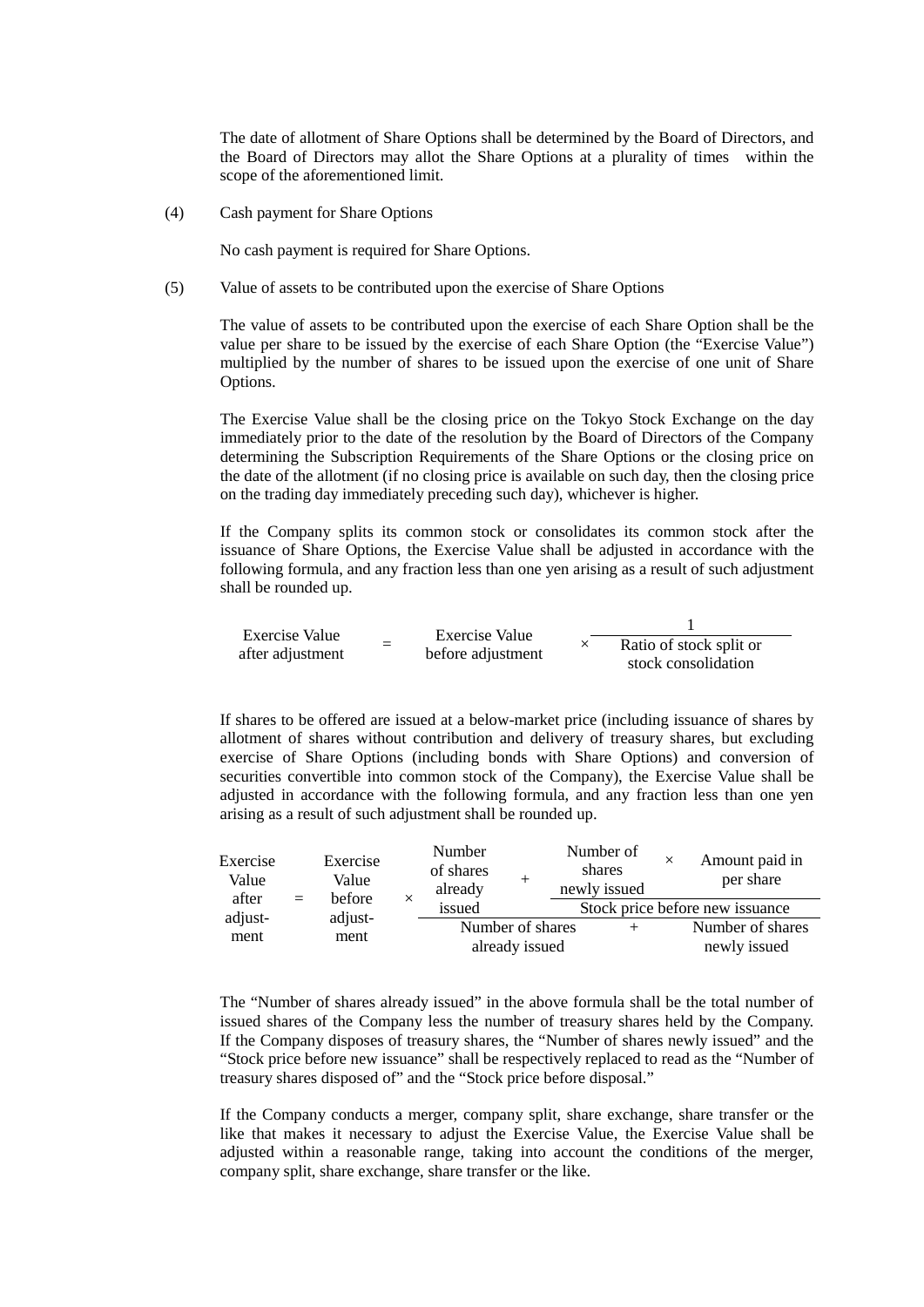(6) Exercise period of Share Options

The exercise period shall be from the date on which two (2) years have passed from the date of allotment of the Share Options to the date on which seven (7) years have passed from the date of allotment. If the final day of the exercise period falls on a holiday of the Company, the final day shall be the working day immediately preceding the final day.

- (7) Conditions etc. for exercise of Share Options
	- (i) The holders of Share Options shall remain Directors, Executive Officers, Company Auditors or employees of the Company or its subsidiaries or affiliates at the time of exercising Share Options; provided, however, that exceptional treatment may be allowed in this regard in writing by the Board of Directors of the Company in consideration of the circumstances.
	- (ii) If an allotment of Share Options consists of more than 50 units, Share Options may be exercised by the holder of Share Options, in whole or in part, according to the following categories.
		- i) The entire allotment of Share Options shall not be exercised prior to the date on which two (2) years have passed from the date of allotment.
		- ii) 50% of the allotment of Share Options or 50 units of Share Options, whichever is larger, may be exercised from the date on which two (2) years have passed from the date of allotment to the date prior to the date on which three (3) years have passed from the date of allotment (if a fraction less than one unit arises in the number of exercisable Share Options, such fraction shall be rounded down).
		- iii) 80% of the allotment of Share Options or 50 units of Share Options, whichever is larger, may be exercised from the date on which three  $(3)$ years have passed from the date of allotment to the date prior to the date on which four (4) years have passed from the date of allotment (if a fraction less than one unit arises in the number of exercisable Share Options, such fraction shall be rounded down).
		- iv) The entire allotment of Share Options may be exercised from the date on which four (4) years have passed from the date of allotment to the date on which seven  $(7)$  years have passed from the date of allotment.
	- (iii) Share Options shall not be inherited; provided, however, that exceptional treatment may be allowed in this regard in writing by the Board of Directors in consideration of the circumstances.
	- (iv) Share Options shall not be offered for pledge or disposed of in any other way.
	- (v) Other details and conditions shall be determined by the Board of Directors of the Company.
- (8) Matters concerning increase in capital and capital reserve by issuing of shares upon exercise of Share Options
	- (i) Amount of increase in capital by issuing shares upon exercise of Share Options shall be half of the upper limit of capital increase as calculated pursuant to the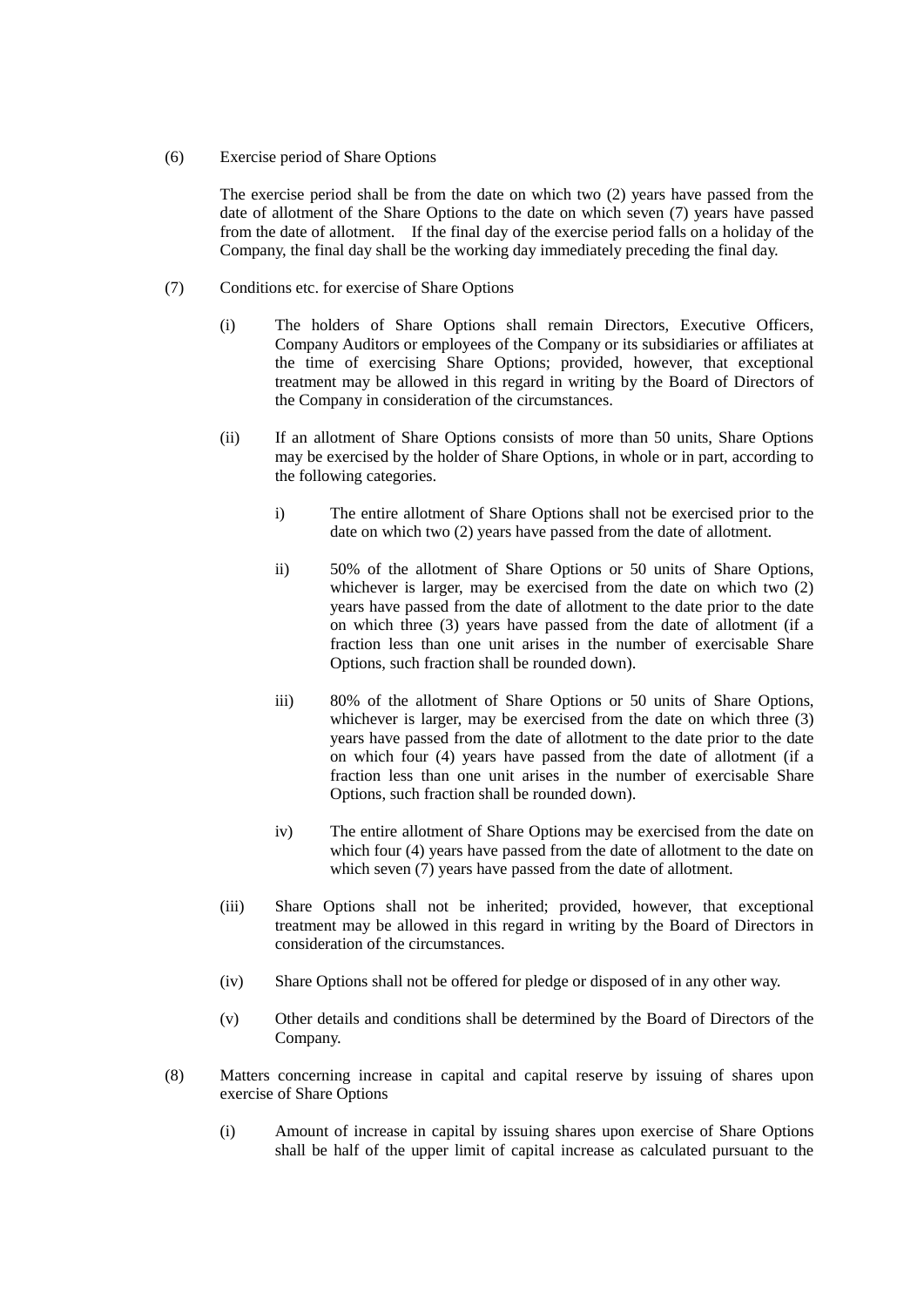provisions of Article 17, Paragraph 1 of the Ordinance on Accounting of Companies, where any resultant fraction less than one yen shall be rounded up.

- (ii) Amount of increase in capital reserve by issuing shares upon exercise of Share Options shall be the upper limit of capital increase as described in (i) above less the amount of increase in capital set out therein.
- (9) Reasons and conditions for the acquisition of Share Options

The Company may acquire Share Options on the date otherwise determined by the Board of Directors of the Company without any compensation therefor in the following cases:

- (i) In the case where a proposal of any merger agreement under which the Company is dissolved, or any absorption-type company split (*kyushu-bunkatsu*) agreement or incorporation-type company split (*shinsetsu-bunkatsu*) plan in which the Company will be a splitting company, or any share exchange agreement or share transfer plan in which the Company will be a wholly owned subsidiary of another company is approved at a General Shareholders' Meeting of the Company (or by the Board of Directors for a company split that does not require the approval of the General Shareholders' Meeting);
- (ii) In the case where a holder of Share Options ceases to accommodate the conditions of (7) above before exercising Share Options; or
- (iii) In the case where a holder of Share Options requests a waiver of Share Options.
- (10) Restriction on the acquisition of Share Options by transfer

Any acquisition of Share Options by transfer shall require an approval of the Board of Directors of the Company by its resolution.

(11) Treatment of Share Options in case of organizational restructuring of the Company

In the event the Company merges (limited to cases where the Company becomes a dissolving company), performs an absorption-type company split or an incorporation-type company split, or conducts a share exchange or a share transfer (hereinafter collectively "Organizational Restructuring"), Share Options of a corporation described in Article 236, Paragraph 1, Items 8.1 ( $\langle \rangle$ ) through 8.5 ( $\bar{x}$ ) of the Companies Act of Japan (hereinafter "Restructured Company") shall be delivered under the following conditions to holders of Share Options remaining unexercised (hereinafter "Remaining Share Options") at the time when Organizational Restructuring takes effect. In this case, the Remaining Share Options will lapse and the Restructured Company will issue new Share Options. However, the foregoing shall apply only to cases in which the delivery of Share Options of the Restructured Company according to the following conditions is stipulated in the merger agreement, the absorption-type company split agreement, the incorporation-type company split plan, the share exchange agreement or the share transfer plan.

(i) Number of Share Options of the Restructured Company to be delivered

The Restructured Company shall deliver Share Options, the number of which shall equal the number of Remaining Share Options held by the holder of the Remaining Share Options.

(ii) Class of shares of the Restructured Company to be issued upon the exercise of Share Options

Shares of common stock of the Restructured Company